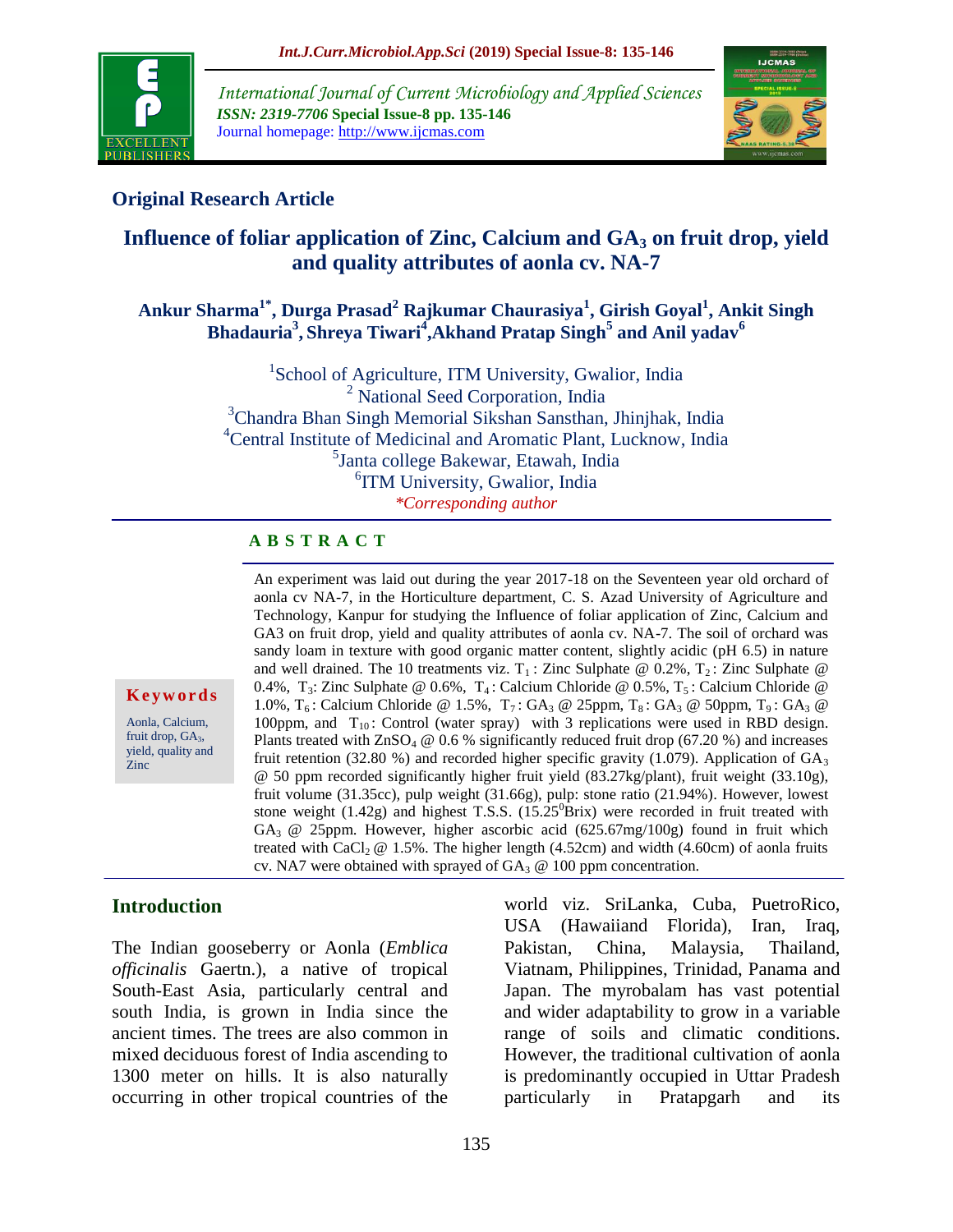surrounding districts. It is rapidly spreading in the semi-arid regions of Maharashtra, Gujrat, Rajasthan, Andhra Pradesh, Karnataka, Tamil Nadu and Arawali ranges in Haryana, Kandi area in Punjab and in Himachal Pradesh (Goyal *et al.*, 2008). In India, it is being cultivated in 91000ha area with 989000 MT production and 10.87 MT /ha productivity (Horticultural Statistic At A Glance-2017).

It belong to family Euphorbiaceae and is known as Amla or Aura in hindi, Amla or Amalaki in Bengali and Uriya, Nelli in Malayalam and Tamil, Dhatri in Sanskrit, Amlkumi in Telugu, Amolphal and Punjabi, Amlay in Arabic, Amlet in Persian and Emblic Myrobalam and Indian Goose Berry in English in different parts of the world. It is more popular as backyard fruit throughout the country, owing to its hardy nature, suitability to wastelands, high productivity per unit area, high nutritive and therapeutic value, it has become an important fruit of India (Chadha, 2001). It can successfully grown under marginal wasteland, sodic soil, ravine land, arid and drought prone areas. In these crops flowering and fruit set takes place in spring and soon after the fruit enter dormancy without any growth throughout the summer till the monsoon break. Therefore, Plants do not require irrigation during summer and this makes aonla the most ideal crop for arid region (Bajpai and Shukla, 2002).

Aonla fruit is valued for its high nutritive values, medicinal properties, processing of value added products and herbal drugs. Due to its importance and medicinal use, it is known as "AmritPhal" and "Wonder drug". It is important ingredient of "Triphala", Chavanprash, Amritkalash, Trilax, Amlaplex, Neutrale and Tylophoraplus. Fruits are commonly used for making preserve (murabba), pickle, candy, jelly,

sauce, dried chips etc. The processing potentiality of fruits is yet to be fully tapped (Chadha, 2001).

Under the present changing scenario of degradation of prime natural resources viz., land, water, and vegetations, the promotion of plantation of most hardy fruit species specially aonla, is very helpful in rehabilitation and greening Of waste land/degraded lands, which resulted to blanching of eco-system. Among the different traditional grown clonal varieties and land races of aonla have their variation in flowering, fruiting yield and quality of fruits. The bearing behavior is also adversely affected due to variable range of moisture of soil, temperature, rain fall and atmospheric humidity, In addition to these the yield in highly associated with variable sex ratio, fruit set, fruit drop, fruit retention maturation and physiological disorders.

The foliar application of plant bio-regulator and micro nutrients have immense important role in improving fruit set, productivity and quality of fruits. It also has beneficial role in recovery of nutritional and physiological disorder in fruit trees. Various experiments have been conducted earlier on foliar spray of plant bio-regulator and micro-nutrients in different fruit crops and shown significant response with improvement in yield and quality of fruits (Kumar *et al.,* 2004). Zinc is required for synthesis of tryptophan, a precursor of Auxin and help in reducing fruit drop, zinc is directly or indirectly required for protein synthesis and lack of Auxin due to Zn deficiency results in the failure cellwall growth thereby causing high osmotic pressure and restricting water uptake. Indian goose berry being minor fruit crops, no systematic research work has been carried out for improving fruit set, yield and quality of aonla fruit by foliar spray of micro nutrients. The intensity of damage caused by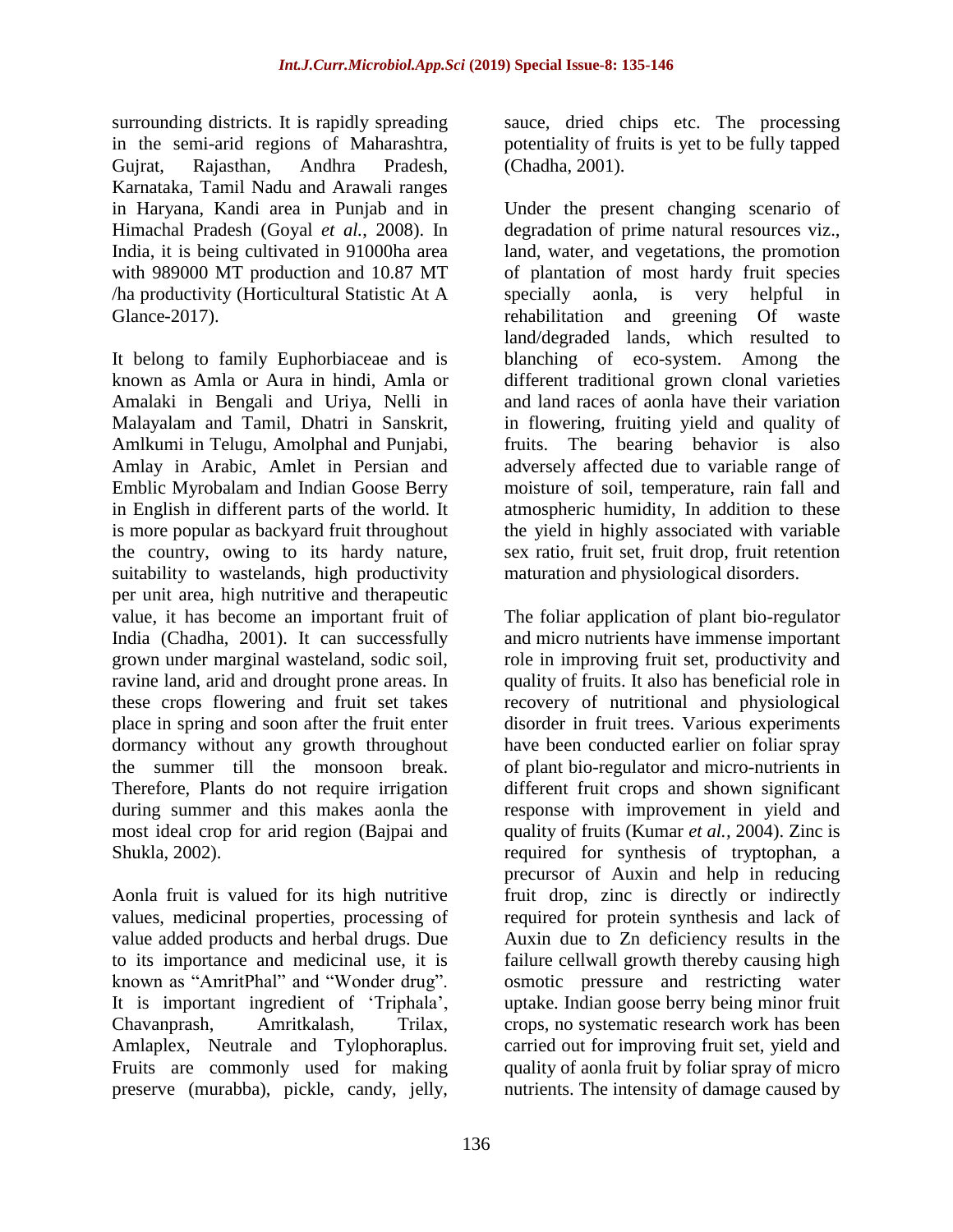fruits dropping can be minimized by the foliar application of nutrients, which also helps in improving yield and fruit quality of aonla.

Calcium plays an important role in maintaining quality of fruits and Calcium treatments helps to retain fruit firmness, increase vitamin-C content, decreased storage break down, rotting and also decreased browning in apple. It also protects from disorganization of membrane and prevents the increase of apparent free space in the tissue. This is generally associated with senescence and maintains the protein synthesizing ability of cell.

Numerous effects of gibberellins on different aspect of plant suggest that this hormone can be used commercially for the benefit of human welfare. Gibberellins have found great use in increasing stalk length and production, including uniform crop emergence, increasing fruit size by cell division and cell elongation, improving fruit quality and storage delaying maturity period, controlling cracking of fruits and fruit drop<br>problem, producing seedlessness and problem, producing seedlessness and increasing sugar content in different fruit crops at different concentration (Pandey and Sinha1995).

 $GA<sub>3</sub>$  are used for improving the flowering, fruit set, size and quality of fruits as well as yield.  $GA_3$  has also been found to improve fruit retention and quality of fruit in ber (Yadav *et al.,* 2004).

There are different research works have been carried out so far to overcome the problem of heavy pre-harvest fruit drop, improving the fruit yield and quality of aonla cv. NA-7 grown under having different soil fertility levels. Thus, keeping in view, the problem of fruit drop, poor yield and poor fruit quality of aonla, the present investigation entitled "Influence of foliar

application of  $Zn$ , Calcium and  $GA<sub>3</sub>$  on fruit drop, yield and quality attributes of aonla cv. NA-7"

#### **Materials and Methods**

An experiment was laid out during the year 2017-18 on the Seventeen year old orchard of aonla cv NA-7, in the Horticulture department, C. S. Azad University of Agriculture and Technology, Kanpur for studying the Influence of foliar application of Zinc, Calcium and GA3 on fruit drop, yield and quality attributes of aonla cv. NA-7. The soil of orchard was sandy loam in texture with good organic matter content, slightly acidic (pH 6.5) in nature and well drained. The 30 trees having uniform growth were selected randomly before foliar application of micro-nutrients. The standard cultural operations and basal application of manures and fertilizers were applied as per recommended schedule for aonla plantation. The 10 treatments viz.  $T_1$ : Zinc Sulphate @ 0.2%,  $T_2$ : Zinc Sulphate @ 0.4%,  $T_3$ : Zinc Sulphate  $@$  0.6%,  $T_4$ : Calcium Chloride  $@$ 0.5%,  $T_5$ : Calcium Chloride @ 1.0%,  $T_6$ : Calcium Chloride @ 1.5%,  $T_7$ : GA<sub>3</sub> @ 25ppm,  $T_8$ : GA<sub>3</sub> @ 50ppm,  $T_9$ : GA<sub>3</sub> @ 100ppm, and  $T_{10}$ : Control (water spray) with 3 replications were used. The foliar sprays of macro and micro-nutrients were applied once after fruit set and applied during 8 August 2017 at the time of fruit bud developmental stage. Each tree was sprayed with 10 litres of solution which was found adequate to drench entire foliage and the spraying was done in the afternoon from 4.00 pm to 5.00 pm by using pneumatic foot sprayer fitted with nozzle. High legged stool was used for spraying top of tree and it was fully ensured that all side of the tree was drenched completely. Polythene sheets were spread under the trees so that surplus spray drops may not reach to the soil. The observations were recorded as: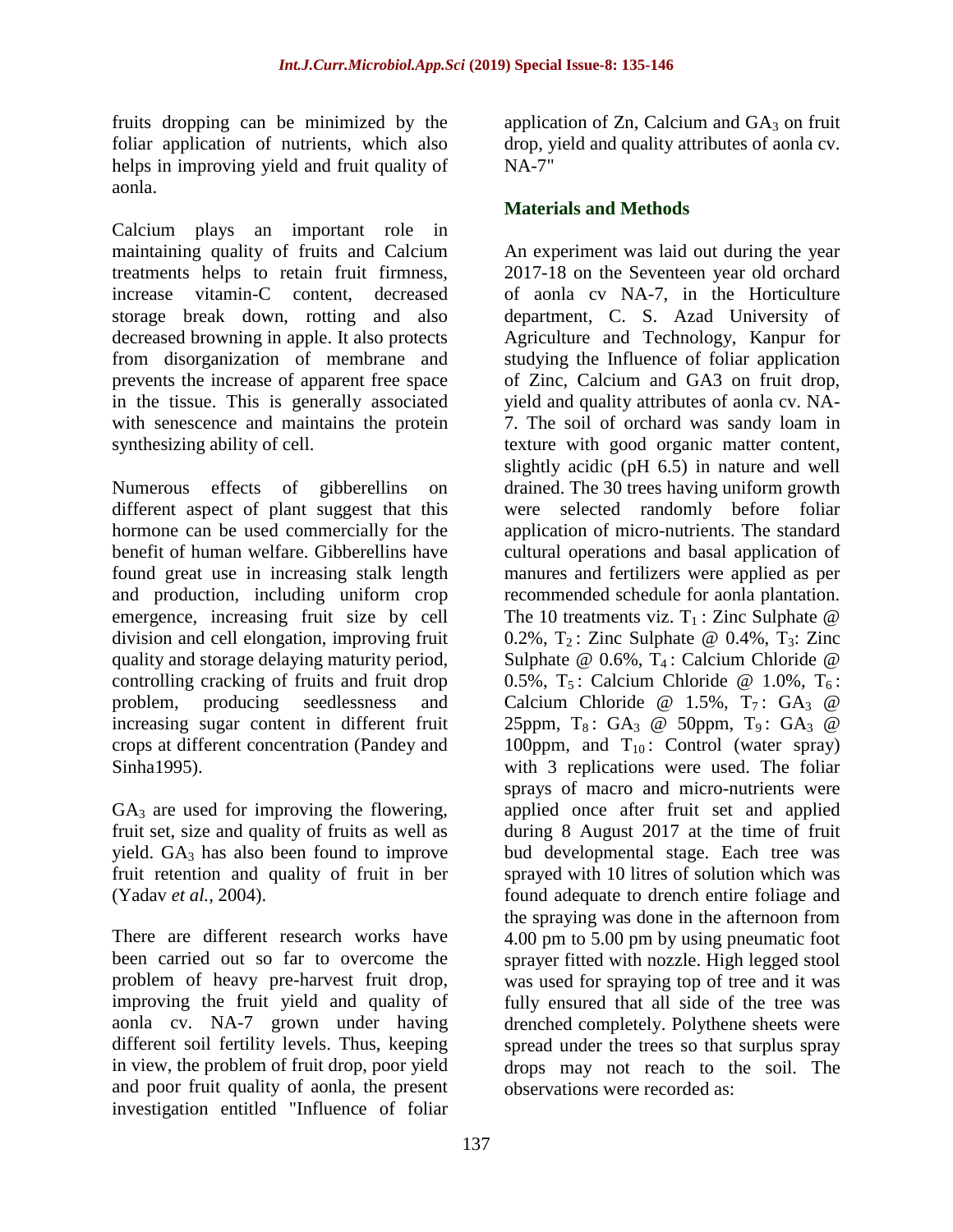#### **Per cent fruit drop**

The four bearing branches in four directions on each treated tree were tagged and total numbers of fruit buds/fruit lets were counted. The number of fruit buds/fruit lets dropped on each branch were counted at  $15<sup>th</sup>$ day"s interval. The average numbers of fruits dropped from each branch were calculated in per cent of fruit drop by using following formula as,

No of fruitlets at initial  $-$  No of fruits retention at harvest % fruit drop  $=$   $\frac{1}{2}$  $- x 100$ No of fruitlets at initial stage

#### **Per cent fruit retention**

The percentage of fruit retention was calculated by recording number of initial fruits set and remaining fruits after fruit shedding in each treatment at the time of harvesting. It was calculated by using the following formula as,

Fruit retention  $\left(\%)$   $\frac{Total\ no\ of\ fruits\ retained\ per\ determinate\ shoot\ till\ maturity}{Total\ no\ of\ fruits\ set\ per\ determinate\ shoot}$  x 100

#### **Fruit Size (length and width of fruits)**

The fruit size was measured at fruit maturity/harvesting stage. The fruit size *i.e.* length and width were measured in centimetre with the help of calibrated Vernier Callipers. The 20 fruits collected from each treatment were measured for average size of fruit.

### **Weight of the fruit**

The average weight of fruit was recorded at full maturity stage. The 20 fruits were collected from each treatment and weighed on the top loading electrical balance and average fruit weight was recorded in gram  $(g)$  as,

$$
Average \, fruit \, weight \, (g) = \frac{Total \, number \, of \, fruits}{Total \, weight \, of \, fruits}
$$

#### **Fruit volume (cc)**

The corresponding volume of the previously selected fruits was recorded. For the purpose, a known amount of water was taken in the measuring cylinder (2 liter capacity) and the sample of 10 fruits was placed gently one by one into the cylinder.

The final reading of the water level was recorded. The difference between the initial reading and the final reading gave the volume of these 10 fruits. From this the average volume of a fruit was calculated.

### **Stone and pulp weight**

The weight of stone was recorded by physical balance and the average stone weight was calculated and expressed in gram (g). Pulp weight was obtained by deducting the weight of seed (stone) and peel and expressed in gram (g).

### **Pulp: stone ratio**

The pulp: stone ratio was calculated in relation to pulp and stone weight. The pulp: stone ratio was calculated using following formula:

$$
Pulp: stone ratio = \frac{Total weight of fruit(g) - Weight of stone(g)}{Total weight of stone(g)}
$$

#### **Specific gravity:**

The harvest specific gravity of fruit was determined with the use of following formula  $(g/cm^3)$ .

*Specific gravity of fruit* = 
$$
\frac{average Weight of fruit(g)}{average Volume of fruit(cc)}
$$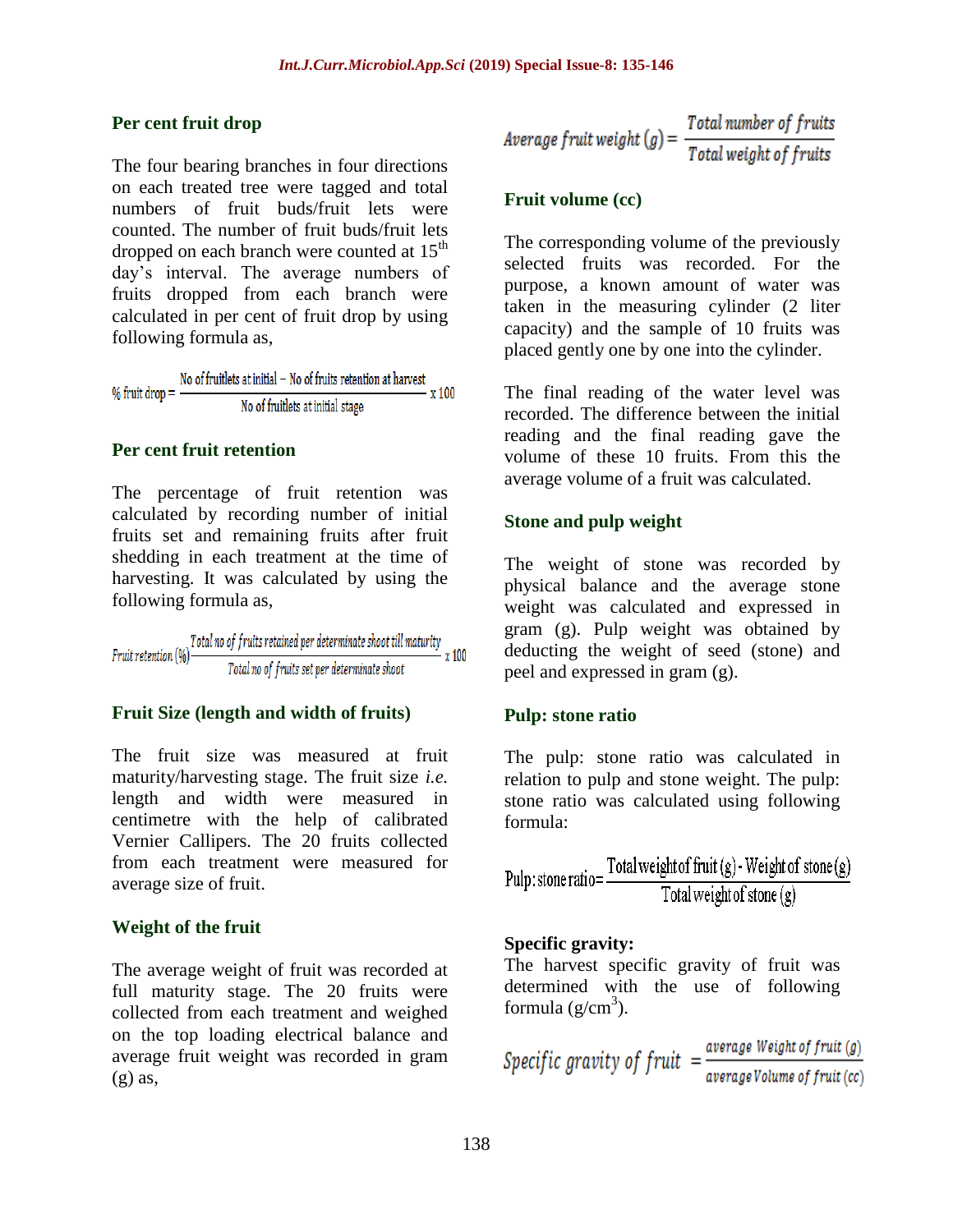### **Fruit yield**

The total fruit yield per tree was recorded after harvesting of fruits. The average fruit yield (kg per tree) was recorded as per treatments.

#### **Total soluble solids (TSS)**

At harvest total soluble solid (T.S.S.) of the juice was determined by using a hand refractor meter of 0-32 range. The values were corrected at  $20^0$ C with the help of temperature correction chart (A.O.A.C., 1975) and expressed as ºBrix.

### **Ascorbic acid (Vitamin C)**

Ascorbic acid content of the fruits was determined as per the method given by A.O.A.C., (1975) using standardized 2, 6 dichlorophenol indophenols dye.

#### **Results and Discussion**

### **Fruit drop**

Fruit drop of anola are commercial loss to the farmers as the drop occurs from fruit setting to physiologically maturity. Bajpai (1968) reported that flower and fruit drop in aonla occurs at three stages. The first drop of flowers is the highest within three weeks of flowering due to degeneration of the egg apparatus and lack of pollination. The second drop occurs from June to September due to lack of pollination and fertilization. The third drop consists of fruits of various stages that occur from third week at August until October probably due to embryological and physiological factors (Table 1).

It was observed that fruit drop percentage was significantly reduced by the spray of macro and micro-nutrients as well as GA<sub>3</sub>. Significantly reduced amount of drop (67.20%) was recorded by the application of

Zinc Sulphate  $\omega$  0.6%, followed by CaCl<sub>2</sub> @ 1.5% (68.17 %), whereas, the maximum fruit drop percentage was recorded under control (81.33 %). The improvement in fruit drops  $21.03\%$  was with  $0.6\%$  ZnS $o<sub>4</sub>$  over control (81.33%). Zinc application in present experiment might have encouraged endogenous production of auxin these by reduced the fruit drop. Various workers have also been reported to reduced fruit drops in different fruit crops like; Sinha *et al.,* (1999) reported in litchi, Singh *et al.,* (2001) in ber.

### **Fruit retention**

It was observed that fruit retention percentage was significantly improved by the foliar application of macro and micronutrients as well as  $GA_3$  when compared to control. Significantly higher fruit retention (32.80%) was observed in the plants treated with  $ZnSO<sub>4</sub>$ , at higher concentration  $(0.6\%)$ , whereas, minimum (18.67) fruit retention was observed in plants under control in anola cv. NA-7. Thus 75.68% more retention was expressed with 0.6% zinc sulphate  $(T_3)$  over control (18.67%). Zinc sulphate at higher level increased the foliar zinc content which ultimately encourages the endogenous production of auxin which reduces fruit drop and encourage fruit retention (Krishnamoorthy, 1992). The results are in line with the finding Kamble *et al.,* (1994), Sharma *et al.,* (2011) in ber.

### **Fruit yield**

The foliar application of  $GA_3$  as well as macro and micro-nutrients treatments significantly influenced the fruit yield per plant over to control. Foliar application of  $GA<sub>3</sub>$  proved more effective than Zn and  $CaCl<sub>2</sub>$  treatments. 50ppm  $GA<sub>3</sub>$  concentration enhanced the yield significantly over control and the yield of 83.27 Kg/ plants was recorded.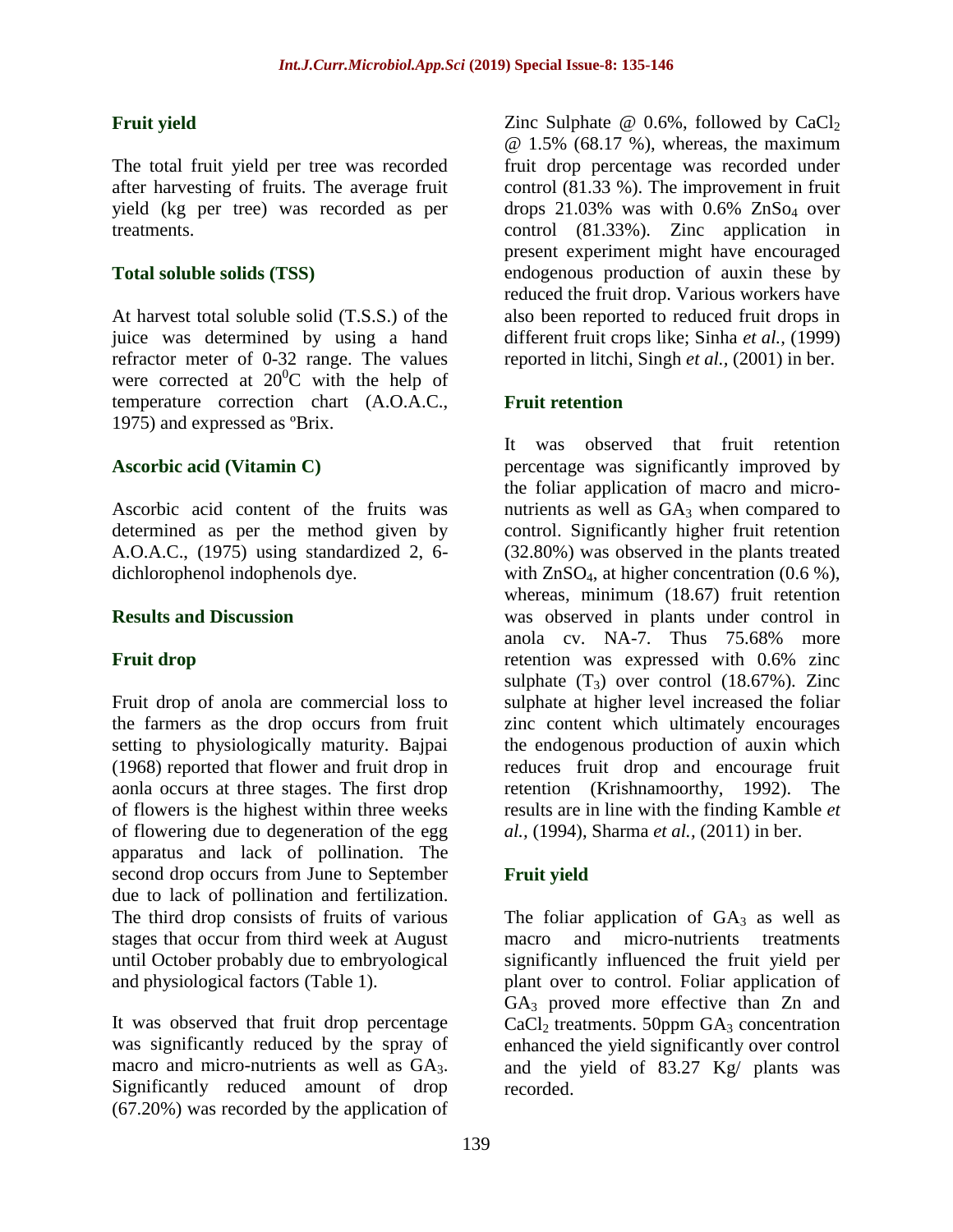| <b>Treatments and symbols</b><br>used | <b>Fruit drop</b><br>(%) | Fruit<br>retention | <b>Yield</b><br>(Kg/plant) | Length<br>$(cm)$ | Width<br>$(cm)$ | Fruit<br>Weight | Fruit<br><b>Volume</b> | <b>Specific</b><br>Gravity |
|---------------------------------------|--------------------------|--------------------|----------------------------|------------------|-----------------|-----------------|------------------------|----------------------------|
|                                       |                          | $(\%)$             |                            |                  |                 | (g)             | (cc)                   | $(g/cm^3)$                 |
| Zinc Sulphate $@0.2\%$<br>$(T_1)$     | 76.96                    | 23.03              | 75.33                      | 3.23             | 3.61            | 27.60           | 25.82                  | 1.069                      |
| Zinc Sulphate $@$ 0.4%                |                          |                    |                            |                  | 3.95            |                 |                        |                            |
| $(T_2)$                               | 72.60                    | 27.40              | 77.30                      | 3.47             |                 | 29.77           | 27.60                  | 1.079                      |
| Zinc Sulphate $@$ 0.6%                |                          |                    | 78.00                      | 4.11             | 4.27            | 31.47           | 29.55                  | 1.065                      |
| $(T_3)$                               | 67.20                    | 32.80              |                            |                  |                 |                 |                        |                            |
| Calcium Chloride @ 0.5%               |                          |                    |                            |                  | 3.82            |                 |                        |                            |
| $(T_4)$                               | 76.37                    | 23.63              | 72.66                      | 3.50             |                 | 26.53           | 25.14                  | 1.055                      |
| Calcium Chloride @ 1.0%               |                          |                    |                            |                  | 4.13            |                 |                        |                            |
| $(T_5)$                               | 74.27                    | 25.80              | 76.57                      | 4.01             |                 | 29.43           | 27.70                  | 1.063                      |
| Calcium Chloride @ 1.5%               |                          |                    |                            |                  | 4.44            |                 |                        |                            |
| $(T_6)$                               | 68.17                    | 31.67              | 74.20                      | 4.32             |                 | 31.27           | 29.64                  | 1.054                      |
| (T <sub>7</sub> )<br>$GA_3 @ 25 ppm$  | 77.17                    | 22.83              | 76.00                      | 3.22             | 3.30            | 27.37           | 25.82                  | 1.060                      |
| $GA_3 \t@ 50$ ppm<br>$(T_8)$          | 73.53                    | 25.47              | 83.27                      | 3.96             | 4.40            | 33.10           | 31.35                  | 1.056                      |
| GA <sub>3</sub> @ 100ppm<br>$(T_9)$   | 71.53                    | 28.83              | 81.33                      | 4.52             | 4.60            | 31.17           | 29.63                  | 1.052                      |
| Control (water spray)                 |                          |                    |                            |                  | 2.78            |                 |                        |                            |
| $(T_{10})$                            | 81.33                    | 18.67              | 67.90                      | 3.10             |                 | 20.13           | 19.58                  | 1.028                      |
| S.E. $(d.)\pm$                        | 0.1571                   | 1.354              | 0.673                      | 0.184            | 0.085           | 0.9069          | 0.8781                 | 0.0063                     |
| CD at $5\%$                           | 0.466                    | 2.852              | 1.415                      | 0.387            | 0.18            | 1.9056          | 1.8456                 | 0.091                      |

Table.1 Effect of foliar application of Zinc, Calcium and GA<sub>3</sub> on fruit drop (%), fruit retention (%), yield (kg/plant), length (cm), width(cm), fruit weight(g), fruit volume (cc) and specific gravity ( $g/cm<sup>3</sup>$ )in aonla cv. NA-7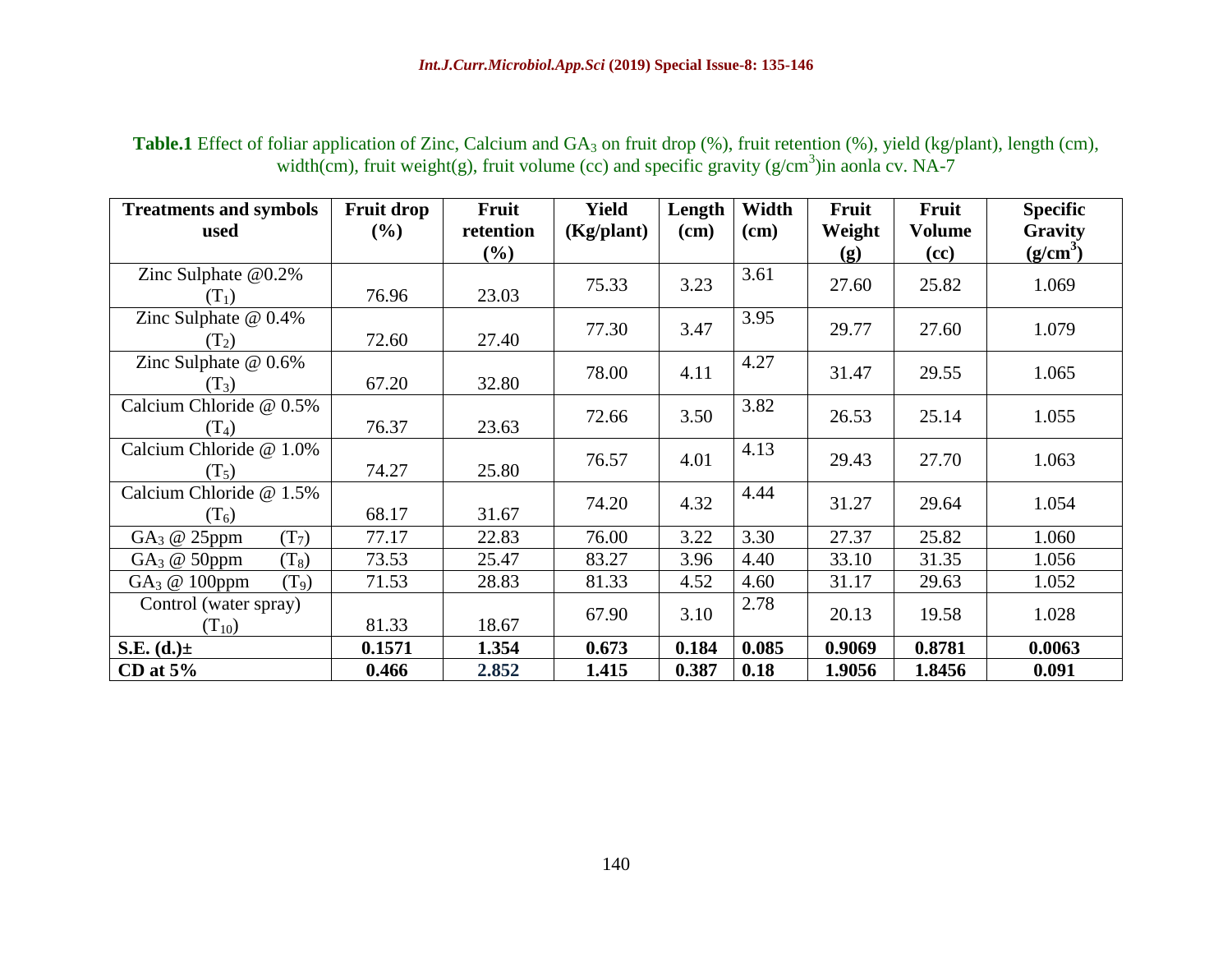Table.2 Effect of foliar application of Zinc, Calcium and GA<sub>3</sub> on pulp weight (g), stone weight (g), pulp:stone ratio (%), TSS and ascorbic acid (mg/100 g) in aonla cv. NA-7

| <b>Treatments and symbols</b>                | Pulp weight | <b>Stone weight</b> | <b>Pulp: stone ratio</b> | <b>T.S.S.</b>     | Ascrbic acid (mg/100g) |  |
|----------------------------------------------|-------------|---------------------|--------------------------|-------------------|------------------------|--|
| used                                         | (g)         | (g)                 | $(\% )$                  | $(^o\text{Brix})$ |                        |  |
| Zinc Sulphate $@0.2\%$                       |             |                     |                          | 14.47             | 584.33                 |  |
| $(T_1)$                                      | 25.95       | 1.65                | 15.82                    |                   |                        |  |
| Zinc Sulphate $@$ 0.4%                       |             |                     |                          | 14.34             | 600.67                 |  |
| $(T_2)$                                      | 28.16       | 1.60                | 17.65                    |                   |                        |  |
| Zinc Sulphate $@$ 0.6%                       |             |                     |                          | 14.88             | 620.67                 |  |
| $(T_3)$                                      | 29.73       | 1.74                | 17.12                    |                   |                        |  |
| Calcium Chloride @ 0.5%                      |             |                     |                          | 14.14             | 567.67                 |  |
| $(T_4)$                                      | 24.91       | 1.62                | 15.38                    |                   |                        |  |
| Calcium Chloride @ 1.0%                      |             |                     |                          | 14.46             | 590.00                 |  |
| $(T_5)$                                      | 27.63       | 1.81                | 15.32                    |                   |                        |  |
| Calcium Chloride @ 1.5%                      |             |                     |                          | 14.60             | 625.67                 |  |
| $(T_6)$                                      | 29.73       | 1.54                | 19.34                    |                   |                        |  |
| GA <sub>3</sub> @ 25ppm<br>(T <sub>7</sub> ) | 25.95       | 1.42                | 18.38                    | 15.25             | 586.00                 |  |
| $(T_8)$<br>$GA_3 \t@ 50$ ppm                 | 31.66       | 1.44                | 21.94                    | 14.74             | 605.33                 |  |
| GA <sub>3</sub> @ 100ppm<br>$(T_9)$          | 29.46       | 1.57                | 18.86                    | 13.86             | 614.00                 |  |
| Control (water spray)                        |             |                     |                          | 12.75             | 544.00                 |  |
| $(T_{10})$                                   | 18.21       | 1.92                | 9.49                     |                   |                        |  |
| S.E. $(d.)\pm$                               | 0.7839      | 0.0894              | 0.9632                   | 0.332             | 5.698                  |  |
| CD at $5%$                                   | 1.647       | 0.185               | 2.024                    | 0.70              | 11.9750                |  |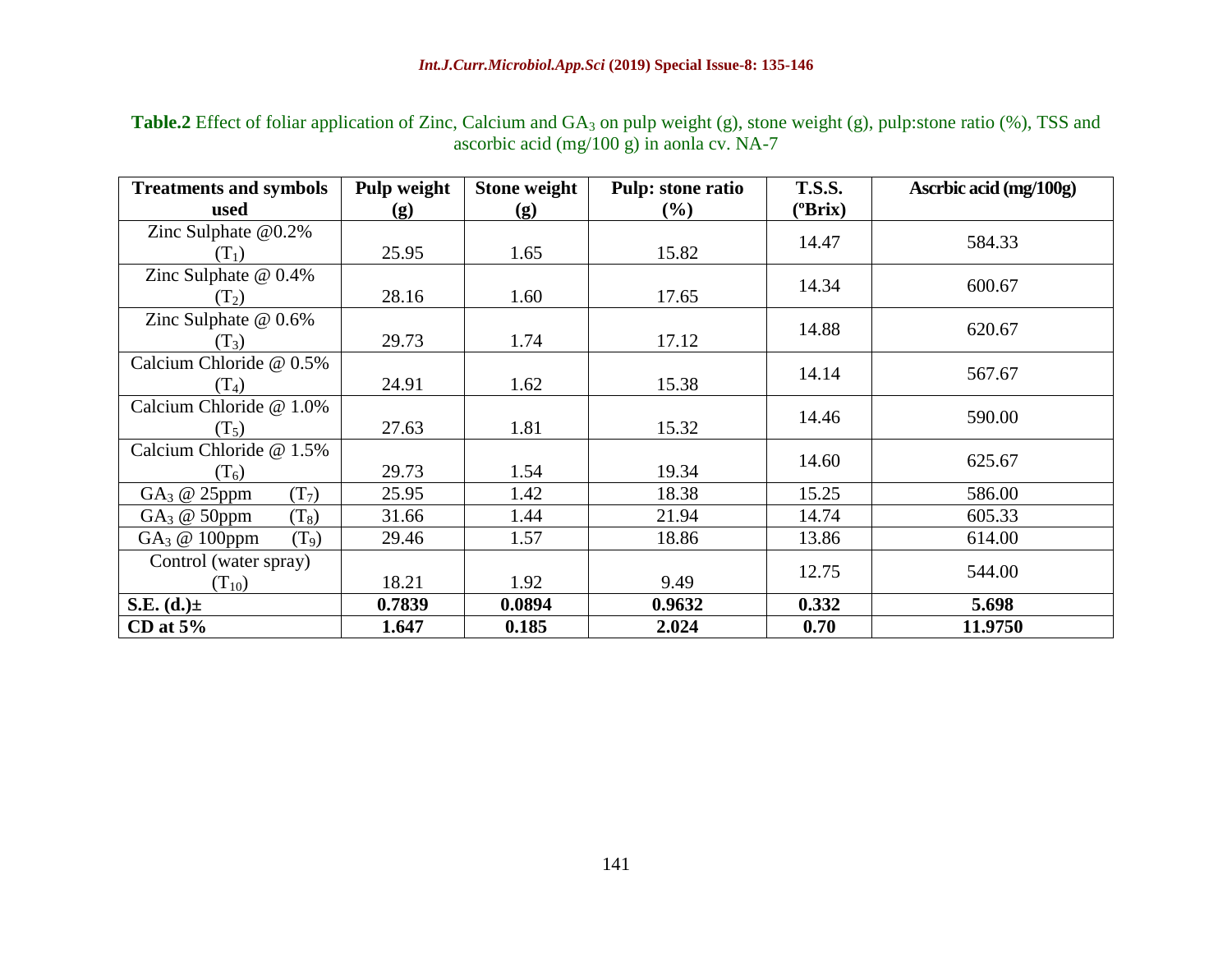The lowest (67.90kg/plant) fruit yield was found in Control  $(T_{10})$ . In  $GA_3$  50ppm showed 22.64% improvement of fruit yield over control. This improvement in yield due to  $GA_3$  application may be ascribed to better photosynthsis and less fruit drop. Results regarding fruit yield are in agreement with report of Bramachchari and Rani (2001-b) in litchi. Tripathi and Shukla (2006) in straw berry Alam and Kumar (2017) in phalsa.

### **Fruit length and width**

In the present investigation fruit size (length and width) was significantly increased by foliar application of  $GA_3$  as well as macro and micro-nutrient over control. Plant treated with foliar application of  $GA_3@100$ ppm produced significantly higher length of fruit (4.52 cm) and width of fruits (4.60 cm), whereas the plants under control produced significantly smaller size of fruits (3.10 and 2.78 cm) respectively. With the enhancement of GA3 concentration, fruit size expressed greater significantly over control. The treatment of GA<sub>3</sub> 100 ppm concentration revealed 45.81% more length of fruit and 65.45% more greater width of fruit respectively. The improvement in size can thus be attributed to the greater mobilization of food material from the site of their production to the storage organs under the influence of applied GA3. Which plays an important role in nitrogen metabolism and cell division and cell enlargement, thus it might have increased the fruit size. The results are in agreement with the findings of Singh *et al.,*  (1976) in mango, and Shukla *et al.,* (2011) in aonla cv. NA-7.

### **Fruit weight**

Fruit weight was significantly influenced by the foliar application of  $GA_3$  as well as macro and micro-nutrient over control. The significantly maximum (33.10) weight of fruit was recorded with the application of 50ppm concentration of  $GA<sub>3</sub>$ . The minimum (20.13g) fruit weight was obtained with control  $(T_{10})$ . The improvement of fruit weight was observed 64.43% more with treatment of  $500$ ppm  $GA<sub>3</sub>$  concentration over control. This increase in weight of fruits might be due to better presence of  $GA<sub>3</sub>$ which regulates and photosynthates in plants and might have made rapid synthesis of metabolites particularly carbohydrate and their translocation to the fruits causing relatively greater pulp content. The result are in agreement with the findings of Singh and Chauhan (1984) in citrus, Bankar and Prasad (1990), Pandey (1999) in ber, and Jawed *et al.,* (2017) in guava.

## **Fruit volume**

Volume of fruit was significantly influenced by the foliar application of macro and micro-nutrient as well as. The significantly higher volume of fruit (31.35 cc) was recorded in the fruit produced from the plants treated with  $GA_3@$  50ppm followed by CaCl<sub>2</sub>  $\omega$  1.5 % (29.44 cc). The minimum (19.58) volume of fruit was recorded under control. Improvement of volume (60.11%) GA 50 ppm concentration  $(T_8)$  while Calcium Chloride at 1.5 % concentrations also enhanced 51.38 % more volume over control (19.58 cc). These findings are in line with the reports of Masalkar and Wavhal (1991), Pandey (1999) in ber and Shukla *et al.,* (2011) in aonla. Thus, there are more accurate reasons are involved to hasten of fruit volume in present investigation. These increases in volume of fruits might be due to directly involvement of  $GA<sub>3</sub>$  promotes growth due to cell elongation and other hand more accumulation and translocation of food materials which ultimately increase in size of fruits.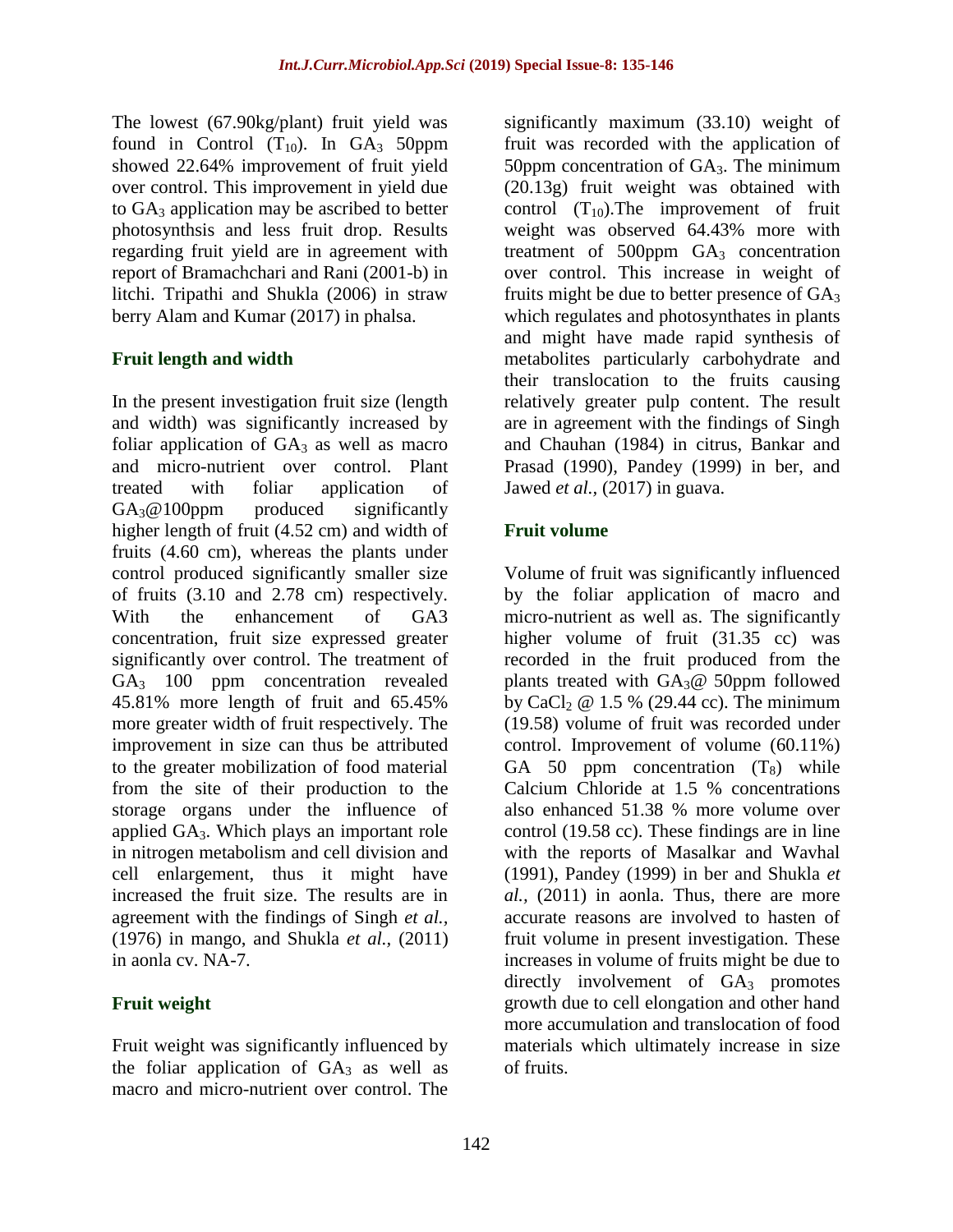#### **Fruit specific gravity**

Specific gravity was significantly influenced by the foliar application of macro and micro-nutrients as well as  $GA_3$  treatment. It is observed over control that highest  $(1.079g/cm<sup>3</sup>)$  specific gravity was produced with the plants, under  $ZnSo_4 \quad \textcircled{a} \quad 0.4 \quad \textcircled{b}$ treatments; the poorest specific  $(1.028 \text{g/cm}^3)$ gravity was recorded under control. Thus, further improvement (4.96%) was observed when plants were treated with 0.4% zinc sulphate concentration when compared with control  $(1.028 \text{ g/cm}^3)$ . This increase in specific gravity was recorded with the use of zinc might be due to the incensement in fruit pulp and decrease in stone weight which promotes specific gravity ultimately. These finding are in accordance with the results of Verma *et al.,* (2008) in aonla.

### **Fruit pulp weight**

Pulp weight was significantly improved by the foliar application of  $GA_3$  as well as macro and micro-nutrient. Significantly maximum weight (31.66 g) of pulp was recorded in the fruits which were harvested from the treated plants with the  $GA_3@$ 50ppm treatment closely followed by 1.5 % CaCl<sub>2</sub> and 0.6 % ZnS<sub>O4</sub> producing 29.74 g pulp weight. Whereas, the minimum (18.21 g) pulp weight was found in untreated plants (control). Remaining all other treatments also significantly increase pulp content in the fruits as compared to control. Incensement in pulp weight was hastened 73.86% more due to  $GA_3$  50ppm concentration over control (18.21g). This increase in fruit pulp weight with the application of GA might be due to the directly involvement in acceleration of biochemical activities in plant parts and translocation of mineral nutrients during the process of fruit development. These finding are in agreement with the reports of

Masalkar and Wavhal (1991) in ber Brahmchari and Rani (2001-b) in litchi (Table 2).

### **Fruit stone weight**

Fruit stone weight was reduced by the use of GA3, macro and micro nutrients as compared to control. Minimum weight of stone (1.42 g) was recorded in the fruits produced from the plants treated with  $GA<sub>3</sub>$ @ 25ppm, whereas, maximum weight of stone was recorded under control (1.92 g). The deprivation in fruit stone weight was found 13.94% when compared with control. These finding in line with the reports of Masalkar and Wavhal (1991) in ber.

### **Fruit pulp: Stone ratio**

Fruit pulp: stone ratio was significantly influenced by the foliar application of macro and micro-nutrients as well as  $GA<sub>3</sub>$  over control.

The plants sprayed with  $GA_3$  @ 50ppm produced maximum (21.94%) pulp: stone ratio followed by  $CaCl<sub>2</sub>@ 1.5%$  revealing 19.34% pulp stone ratio. The minimum pulp: stone ratios (9.49%) were recorded under control. The enhancement of pulp stone ratio in aonla fruit was recorded 131.19% and 105.46% due to GA350ppm and  $CaCl<sub>2</sub>$  @1.5% concentration respectively over control. The increase in pulp: stone ratio might be due to the acceleration in biochemical activities and accumulation of metabolites in plant parts, which is probable due to synergistic effect of  $GA_3$  and  $CaCl_2$  on conversion and translocation of total sugars and minerals during the process of fruit development and fruit maturation. These finding are in accordance with the results of Masalkar and Wavhal (1991) in ber and Bramchari and Rani (2000-b) in litchi.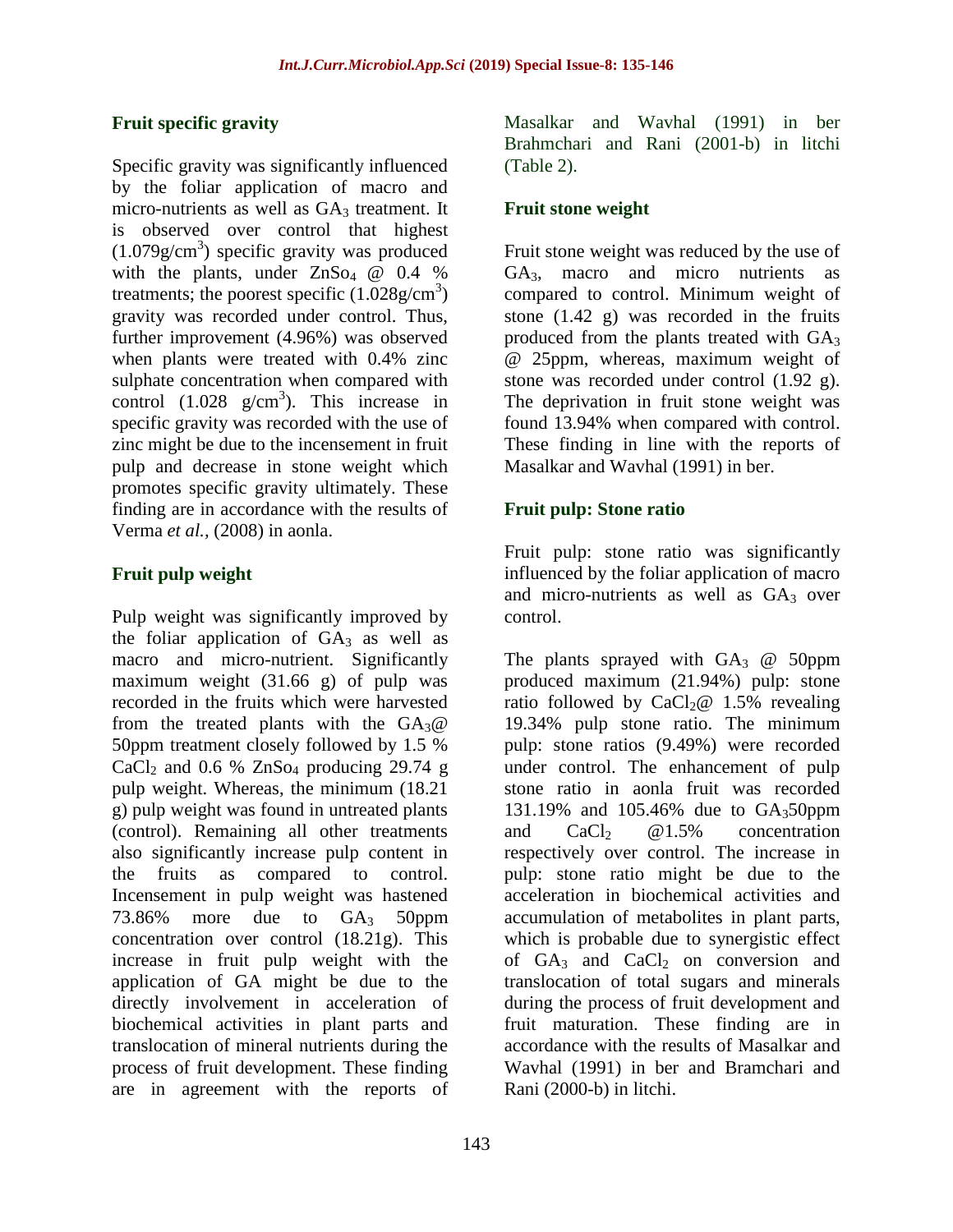#### **TSS**

The maximum $(15.25 \text{ °Brix})$  total soluble solids was recorded with the foliar application of  $GA_3$  @ 25ppm followed by ZnSO<sup>4</sup> at 0.6% concentration, producing 14.88 <sup>o</sup>Brix T.S.S, whereas, the minimum total soluble solids content was recorded with untreated plants  $(12.75^0Brix)$ . The improvement in T.S.S. were 19.61% and 16.70% due to  $GA_3$  25 ppm and znso<sub>4</sub> 0.6% concentration over control. These finding are in accordance with the results of Kale *et al.,* (2000), Singh *et al.,* (1982), Yadav *et al.,* (2004) in ber and Shukla *et al.,* (2011) in aonla.

#### **Ascorbic acid**

Vitamin- $^{\circ}$ C' is a powerful antioxidant and is an important part of human feed. It helps to save the human from many serious diseases and scavenges the reactive oxygen species (ROS) produced in the body. The maximum ascorbic acid contents (625.67 mg/100g) were recorded in the fruits produced from the plants treated with  $CaCl<sub>2</sub> @ 1.5 %$ , whereas, the minimum ascorbic acid content was obtained in control  $,544.00$ mg/100g).Increase in ascorbic acid was 15.01% more over control (544mg/100g). Singh *et al.,* (2002) have recorded an increase in ascorbic acid content in peach when they applied 1.0 per cent of calcium nitrate. This increase in ascorbic acid content with calcium nitrate application may be due to uninterrupted synthesis of its precursor like glucase-6-phosphate during conversion of starch into various sugars and low rate of oxidation. The finding is in accordance with the results of Kumar *et al.,*  (2005), Shukla and Tripathi (2011) in aonla.

On the basis of above findings it is concluded that plants treated with  $\text{ZnSO}_4$  @ 0.6 % significantly reduced fruit drop (67.20 %) and increases fruit retention (32.80 %). This treatment also enhanced specific gravity(1.079), Significantly higher fruit yield (83.27kg/plant), fruit weight(33.10g), fruit volume $(31.35cc)$ , pulp weight  $(31.66g)$ , pulp: stone ratio (21.94%), were recorded in fruits produced from the plants treated with  $GA<sub>3</sub>$  @ 50ppm. However, lowest stone weight (1.42g) and highest T.S.S.  $(15.25^{\circ}B$ rix) were recorded in fruit produce from the plants treated with  $GA_3 \tQ 25$  ppm. However, higher (625.67mg/100g) ascorbic acid found in fruit which treated with  $CaCl<sub>2</sub>$ @ 1.5%. The higher length (4.52cm) and width (4.60cm) of aonla fruits cv. NA7 were obtained with sprayed of  $GA_3$  @ 100 ppm concentration. It is recommendation of aonla grower for central up to obtained quality yield spraying of  $GA_3$  should be applied in month of August, as well as in same time checking of fruit drop and promote retention of fruit spraying of zinc sulphate @ 0.6% is also recommended.

### **References**

- A.O.A.C. (1975) Official Methods of Analysis. *Association of Official*   $Agricultural$  *Chemists, Washington,* D.C.
- Bajpai, P.N. and Shukla, H.S. (2002) Aonla. In: Bose, T.K., Mitra, SK. and Sanyal, D (eds) Fruits: *Tropical and Subtropical,* Vol. Il. Naya Udyog, Calcutta, India, pp. 523-540.
- Bankar, C.J. and Prasad, R.N. (1990) Effect of Gibberellic acid and NAA on fruit set and quality of ber cv. Gola. *Progressive Horticulture,* 22(1&2):60- 62
- Brahmachari, V.S. and Rani, R. (2001-b) Effect of growth substances on productivity, cracking, ripening and quality of fruits *in litchi. The Orissa Journal of Horticulture, 29 (1): 41-45.*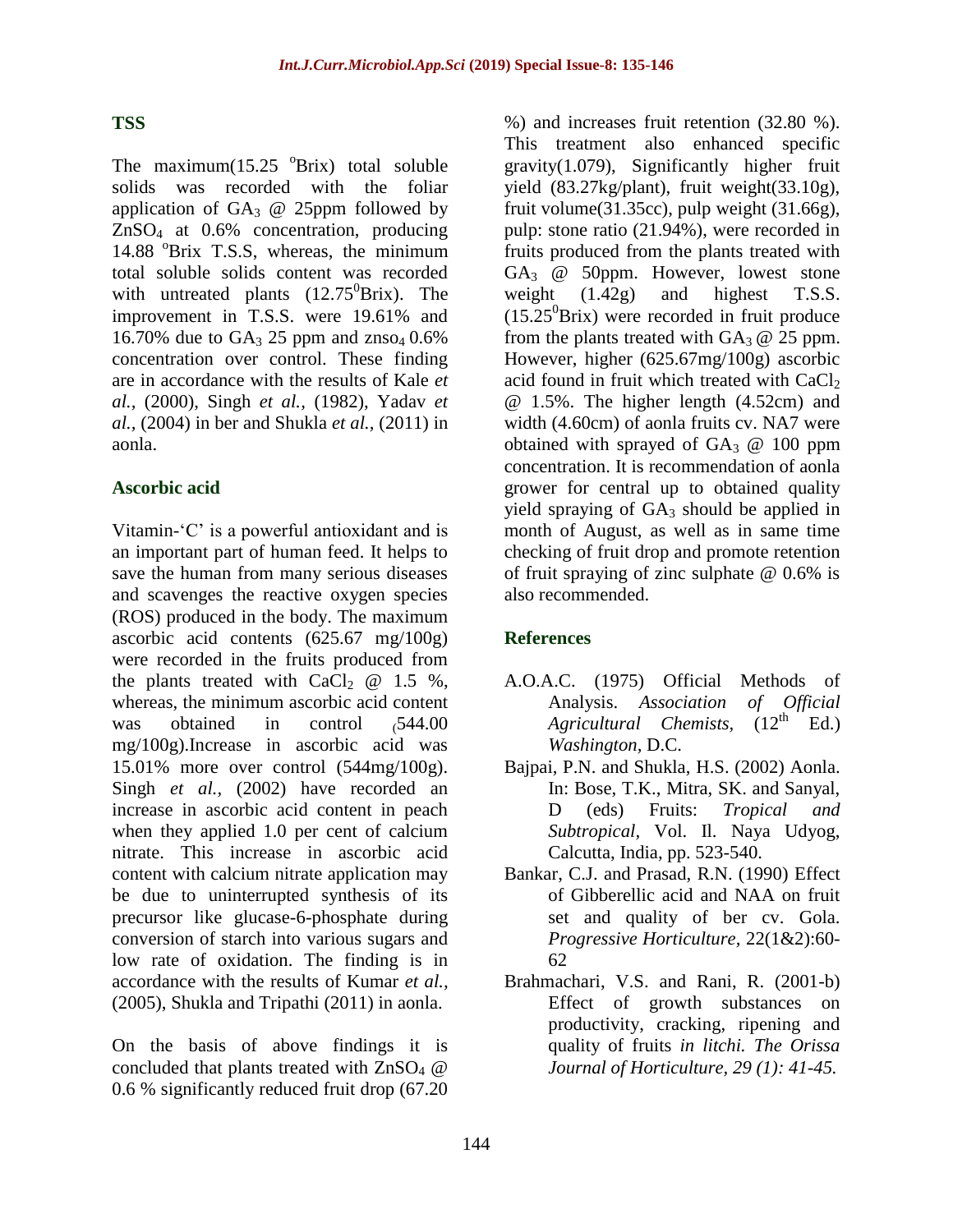- Bajpai, P.N. (1968) Studied flowering and fruit development in aonla (*Emblica officinalis* Gaertn.). *Horticulture Advance,* 7: 38-67.
- Chadha. K.L. (2001) Dry land Horticulture crops. *Indian Horticulture,* 46: 18-20.
- Chadha, K.L. (2001) *Hand Book of Horticulture*, Pusa New Delhi, pp. 115-118
- Goyal, R. K., Patil, R.T., Kingsly, A.R.P., Himanshu, W. and Pradeep, K. (2008) Status of post-harvest technology of Aonla in India. *American Journal Food Technology,* 3 (1):13-23.
- Jawed, M., Lekhi, R., Vasure, N., Gurjar, P.K.S. and Singh, L. (2017) Effect of foliar spray of zinc sulphate and gibberellic acid on yield and economics of guava (*Psidium guajava* L. cv. G-27). *IJASR,* 7(2): 235-238.
- Kale,V.S., Dod, V.N. and Adpawar, R.M. (2000) Effect of plant growth regulators on fruit characters and quality of ber (*Zizyphus mauritiana* L.). *Journal of Crop Research Hisar,*  20 (2): 327-333.
- Kamble,A.B. and Desai, and Chaudhari, (1994) Effect of micro nutrient on fruit set, fruit retention and yield of ber (*Zizyphuc mauritiana* Lamk). *Annals of Arid zone,* 33(1): 53-55.
- Kumar, S., Kumar, S. and Verma, V.K. (2004) Effect of micro nutrients and NAA on yield and quality of litchi cv. Deharadun. Abst: In proceeding of *International Seminar on Recent Trend in HI-tech Horticulture and PHT,* organized by C.S.A.U.A. & T. Kanpur from February 4-6:193.
- Kumar,S; Kumar, A; Baig, M.J. and Chaubey, B.K.(2005) Effect of calcium on physico-chemical changes in aonla (*Emblica officinalies* Gaertin). *Indian Journal of Horticulture* 62(4),324-426.
- Krishnamoorthy, H.N. (1992) Physiology of plant growth and development. Atma *Ram & Sons*, Kashmiri Gate, New Delhi. pp. 253-283.
- Masalkar, S.P. and Wavhal, K.N. (1991) Effect of various growth regulators on physico-chemical properties of ber cv. Umran. *Maharashtra Journal of Horticulture,* 5(2): 37-40.
- Pandey, S.N. and Sinha, B.K. (1995) Plant growth regulators. *Plant physiology,* Vikas Publishing House. Pvt. Ltd., New Delhi. Edition  $3<sup>rd</sup>$ , pp: 419-457.
- Pandey, V. (1999). Effect of NAA and GA3 spray on fruit retention, growth, yield and quality of ber (*Zizyphus mauritiana* Lamk.) on Banarasi Karaka. *Orissa Journal of Horticulture,* 27 (l): 69-73.
- Sharma, J., Sharma, S.K., Panwar, R.D. and Gupta, R. S. (2011) Fruit retention, yield and leaf nutrient content of ber as influence by foliar application of nutrient and growth regulators. *Environment and Ecologv*, 29(1):627- 631.
- Shukla, N.S., Kumar, V. and Tripathi, V.K. (2011) Effect of gibberellic acid and boron on development and quality of aonla fruits cv. Banarasi. *Acta Horticulture.* 8 (9): 375-380.
- Singh, M.I. and Chohan, G. S. (1984) Effect of various plant growth regulators on granulation in citrus cv. Dancy. *Indian Journal of Horticulture*, 41(3&4):221- 224.
- Singh, R., Godara, N.R., S. Rajbir and Dahiya, S. S. (2001) Response of foliar application of growth regulators and nutrients in ber (*Zizyphus mauritiana* Lamk.) cv. Umran. *Haryana Journal of Horticulture Science*, 30 (3 & 4): 161-164.
- Singh, A.K., Singh, B.P. and Ram, R.D. (1982) Effect of gibberellic acid on physical and chemical characters of